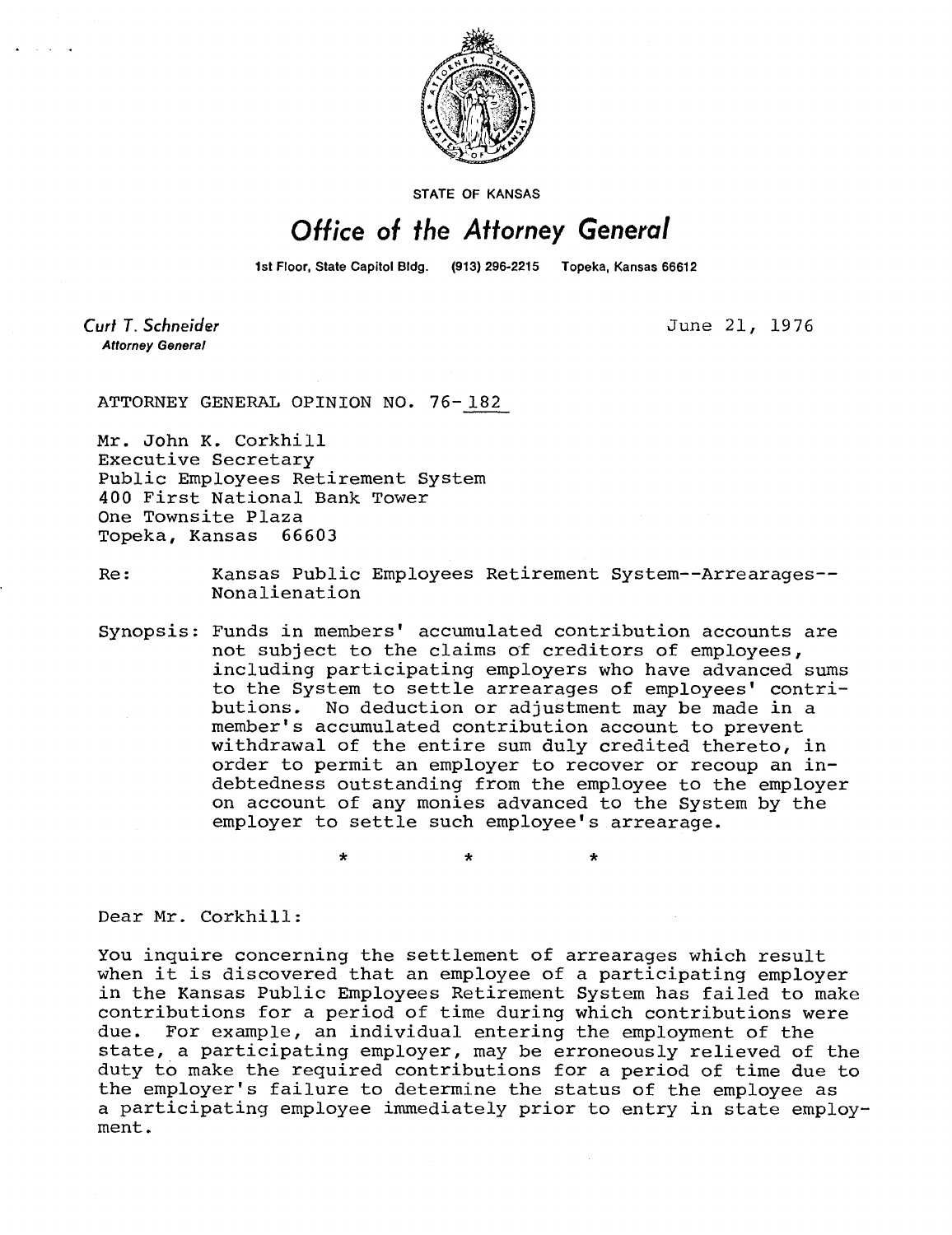Mr. John K. Corkhill Page Two June 21, 1976

Upon discovery of the arrearage, the employer is liable to the System for both employer and employee contributions, and must remit them at once. K.A.R. 80-4-5. If an employee has been terminated prior to or at the time the arrearage is discovered, the employer may remit only the employer contribution, and agree to pay any employee contribution which may later become due as a result of further service.

The employer then has a right of recovery against the employee for the contributions which have been advanced on the employee's behalf and which have been credited to the member's accumulated contribution account.

Commonly, the amounts which are advanced by the employer are repaid to the employer by the employee pursuant to an arrangement mutually agreed upon by the employee and employer. If, however, the employee terminates before the amount is repaid in full, he may, after the requisite waiting period, request withdrawal of all amounts which are credited to the employee's accumulated contribution account, including the amounts advanced on the employee's behalf by the employer.

The proposal has been advanced that in order to prevent such an employee from withdrawing amounts credited to his account which has been advanced by the employer but not fully repaid, that an adjustment be made in the member's accumulated contribution account so that the amount subject to withdrawal will not exceed the amount of the employer's actual contributions. Presumably, the amount still owed the employer would be remitted by the System to the employer from the account in question.

K.S.A. 74-4923 provides in pertinent part thus:

"Any annuity, benefits, funds, property, or rights created by, or accruing to any person under the provisions of K.S.A. 74-4901 et seq. or K.S.A. 74-4951 et seq., and any acts amendatory thereof or supplemental thereto, are hereby made and declared exempt from any tax of the state of Kansas or any political subdivision or taxing body thereof, and shall not be subject to execution, garnishment, or attachment, or any other process or claim whatsoever, including decrees for support or alimony, and shall be unassignable, except as specifically provided by this act." [Emphasis supplied.]